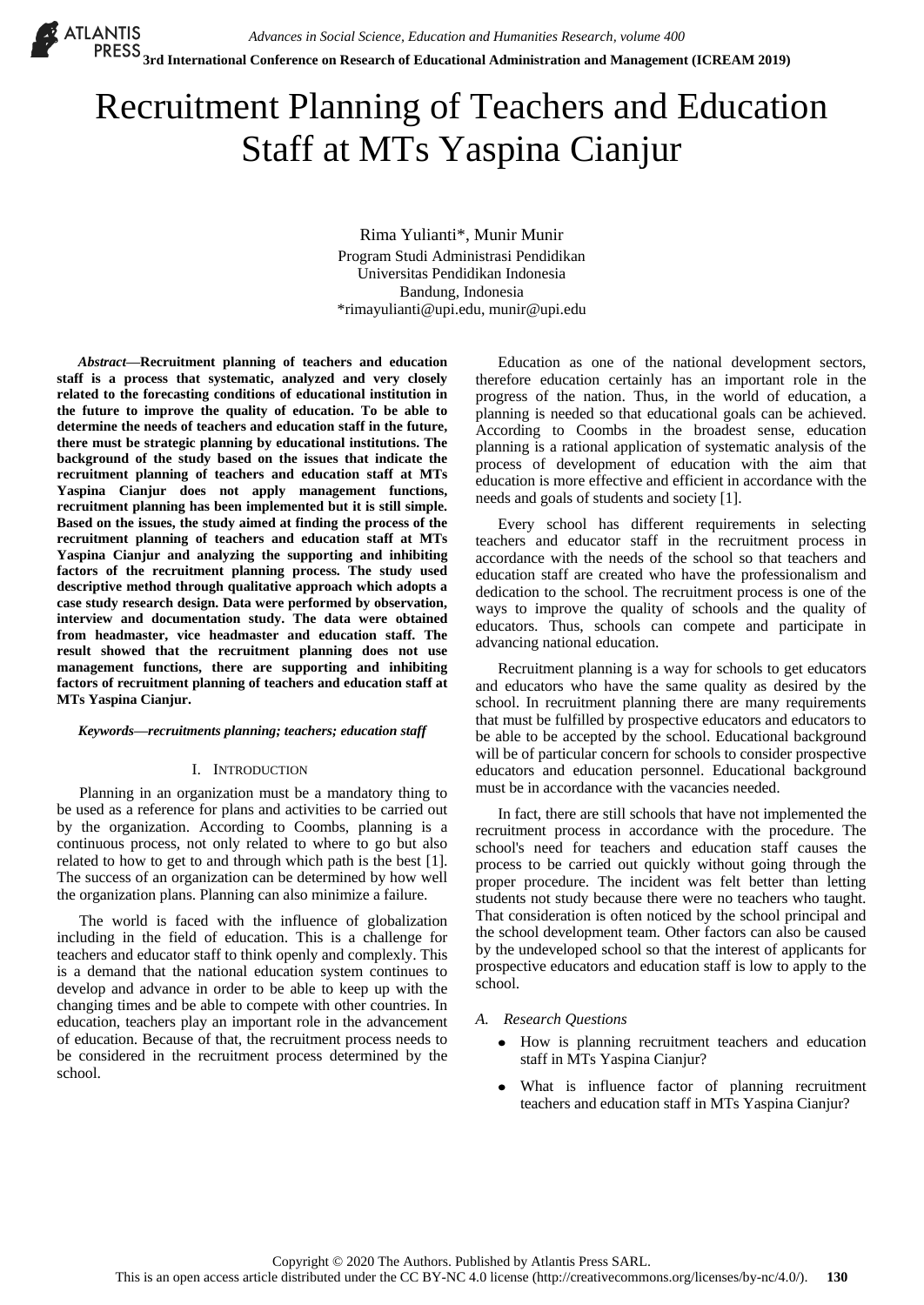

- How is implementation of planning recruitment teachers and education staff in MTs Yaspina Cianjur?
- *B. Research Aims*
	- For schools, can be used as material information and consideration in conducting recruitment teachers and education staff.
	- For writers, can improve insight and knowledge and apply the science of educational planning obtained at the university.
	- For further research, it can be used as material for information and reference in relation to the same research in the future.

In the broadest sense Coombs reveals that educational planning is a continuous process, not only related to where to go but also related to how it can get and through which path is the best [1].

## II. LITERATURE REVIEW

## *A. Planning*

According to Engkoswara and Komariah planning is an activity to establish activities related to the answers to 5W 1H questions, namely: what (what will be done), why (why is it done), who (who do it), where (where to do it), when (when to do it), and how (how to do it) [2]. Ministry of National Education (2006) defines education planning as a process of drawing up a picture of future educational activities in order to achieve a predetermined change / educational goal.

Thus, planning is a process carried out to achieve the goals of an organization by taking into account the objectives, sources, and techniques that have been chosen and then carried out systematically. According to Coombs planning is not a form of competitive activity rulers, even though the authorities are like democratic leaders, can use planning as a very useful tool [1].

# *B. Recruitment*

According to Cahyo, recruitment is a process of finding, finding and attracting applicants who are suitable to be employed in and by an organization [3]. Workforce recruitment activities must be based on HR planning, because Human Resource planning has set requirements that must be met by the organization concerned. Even so, it is necessary to coordinate with leaders who will employ / supervise the new workforce.

Ibrahim explains the process of teacher recruitment can be done through five activities, namely as follows; (1) preparation of teacher recruitment; (2) dissemination of announcements of new teacher admissions; (3) acceptance of new teacher applications; (4) recap all applicants in the applicant's recapitulation format; (5) applicant selection [4].

According to Sardiman, in conducting recruitment for teacher workforce, the things that need to be considered are requirements [5]. The requirements to become a teacher can be classified as follows:

*1) Administrative Requirements:* Administrative requirements include: matters of citizenship (Indonesian citizens), age (at least 18 years), good behavior, submitting an application. Besides that there are still other conditions that have been determined in accordance with existing policies.

*2) Technical Requirement:* In the technical requirements there is a formal one that must be certified by teacher education. This has the connotation that someone who has a teacher's education diploma is considered capable of teaching. Then the other conditions are mastering teaching methods and techniques, skills in designing teaching programs and having the motivation and aspirations to advance education / teaching.

*3) Psychic Requirements:* Related to the psychological requirements group, among others, are spiritually healthy, mature in thinking and acting, able to control emotions, be patient, friendly, and polite, have the soul of leadership, consequently and dare to be responsible, dare to sacrifice and have a soul of devotion.

*4) Physical Requirements:* These physical requirements include; have a healthy body, do not have a disability that might interfere with work, have no symptoms of an infectious disease. In physical requirements this also concerns neatness and cleanliness, including how to dress. Because after all the teacher will always be seen, observed, and even assessed his professional goals, then the nature and requirements can be broadly classified in the broader spectrum, namely:

- Has professional skill
- Has intellectual capacity
- Has the nature of social education.

# *C. Teachers and Education Staff*

According to Law Number 20 of 2003 concerning the National Education System Article 1 paragraph 5 and 6, education staff is a member of the community who is devoted and appointed to support the implementation of education.

In the Regulation of the Minister of National Education Number 16 of 2007 concerning Academic Competency and Teacher Competency Standards it is explained that: "Academic qualifications for SD/ MI, SMP/ MTs teachers, and SMA/ MA minimum diploma four (D-4) or undergraduate (S-1). "(BSNP, 2007c; 6). In this PMPN it is also stated that: "Teachers must master the four main competencies, namely pedagogical, personality, social, and professional. These four competencies are integrated in teacher performance. "(BSNP, 2007c: 8).

According to Bachtiar the discussion on the development of education personnel involves two main things, namely; (1) the pattern of recruitment of education personnel, (2) the development of competencies in education staff [6]. Field observations show there are three patterns of approach that are policy choices in the recruitment of education personnel, namely; (1) an approach based on the principles of professionalism, (2) a political approach to discussion and good relations, (3) a regional geographical approach due to regional autonomy.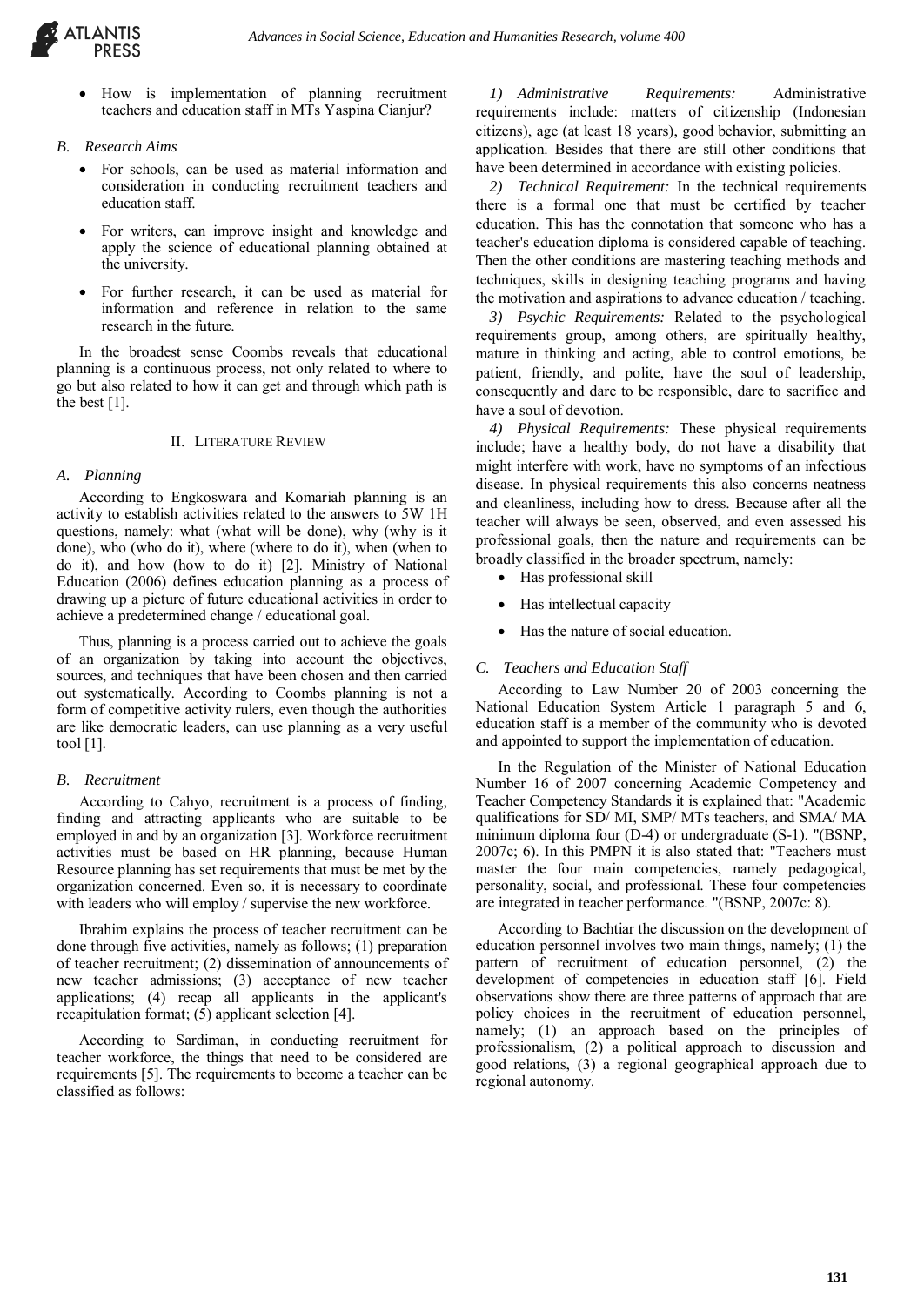It needs to be distinguished between educators and education staff. The teacher is clearly an educator. In the Draft Government Regulation (RPP) CHAPTER XII, in 2005 Article 139 paragraph 1 stated that educators include teachers, lecturers, counselors, tutors, civil servants, tutors, instructors, facilitators, trainers, and other titles of professions that function as agents learning of students. In Government Regulation No. 19 of 2005 concerning National Education Standards, Chapter VI Article 28 states that Competence as a learning agent at the level of primary and secondary education and early childhood education includes competency; pedagogic, personality, professional and social.

As for the education staff stated in Article 140 paragraph 1 (RPP, Chapter XII / 2005) as follows; Education staff includes leaders of education units, supervisors of non-formal education units, supervisors of formal education units, library personnel, laboratory personnel, learning resource technicians, educational field workers, administrative personnel, psychologists, social workers, therapists, school cleaning staff and other designations for similar officers who work in educational units.

#### III. RESEARCH METHODS

This study uses a qualitative approach with descriptive methods with case study design. The research subject consisted of the Head School and the school development team of MTs Yaspina Cianjur. Data sources in this study can be divided into two, namely human and not human. The source of human data functions as a subject or key informant and data obtained through informants in the form of soft data such as the results of interviews and observations with the principal and the school development team. Whereas non-human data sources are in the form of documents that are relevant to research problems, such as events or activities that are related to research problems. Data obtained through hard data documents related to the school data where the research was conducted. In this study using data collection methods of observation, interview and documentation.

#### IV. FINDING AND DISCUSSION

#### *A. Planning Recruitment*

Based on the results of interviews with the school principal and the school development team that recruitment planning was carried out based on the requirements set by the school and the foundation. Foundations and schools determine a number of requirements that must be met by applicants who aim to contribute to advancing the goals and advancing the school. The main requirements that must be fulfilled by applicants are education graduates in accordance with the fields or lessons that are being needed by the school.

For the recruitment process carried out by making announcements on social media, so that the coverage will be broader and it can open opportunities for prospective applicants from other regions to find out job announcements. By utilizing technology, it is expected that the recruitment planning at MTs Yaspina Cinjur can run well.

When the recruitment process of teacher education background, is very much considered by MTs Yaspina in order

to support the process of learning and teaching well later, so that it can have an impact on students' academic and nonacademic achievement.

According to the principal and the school development team, when the recruitment process takes place a track record for prospective educators and educators will be carried out during interviews and analyzing the personal data of prospective educators and educators who have been taken as one way. This aims to determine the background and experience of prospective educators and educators as a consideration for decision making.

The chairperson of the foundation fully surrenders the decision to the principal in the recruitment process as a form of trust given to the principal and the school development team.

#### *B. Influence Factor*

From the results of observations and interviews, there are several factors that influence the recruitment process at MTs Yaspina Cianjur. Seeing the location of schools that are not passed by public transportation makes it difficult to access to get to school. This causes, every prospective educator and education staff is expected to have a private vehicle to facilitate them. However, not all prospective educators and educators have private vehicles. In addition to educational background, one of the conditions for owning a vehicle is mentioned in one of the conditions in the recruitment plan.

This less strategic location provides many challenges for schools to attract prospective educators and education staff. However, besides the location of other factors that influence the recruitment planning process, school facilities are not yet complete. MTs Yaspina Cianjur is a school that is still fairly new. The facilities that are owned are not complete. At the time of interview with prospective educators and education personnel provide an explanation of the condition of the school in order for prospective educators and educators to be able to accept the consequences and participate in advancing the school.

#### *C. Implementation Planning Recruitment*

The recruitment at the MTs Yaspina Cianjur runs according to the procedure, except that there are still some shortcomings. Based on the results of interviews for several reasons, sometimes schools are faced with difficult choices and accept prospective educators and educators even if they are not in accordance with the conditions set. this happened because schools were in need of educators and educators but the applicants had not met the specified conditions. By considering several reasons and not wanting a vacancy in the position of educators and educators, the principal and the madrasa development team receive applicants.

However, even though initially they did not meet the requirements as time went on educators and teachers of educators were able to prove that they were able to give the best to school and want to learn from other teachers.